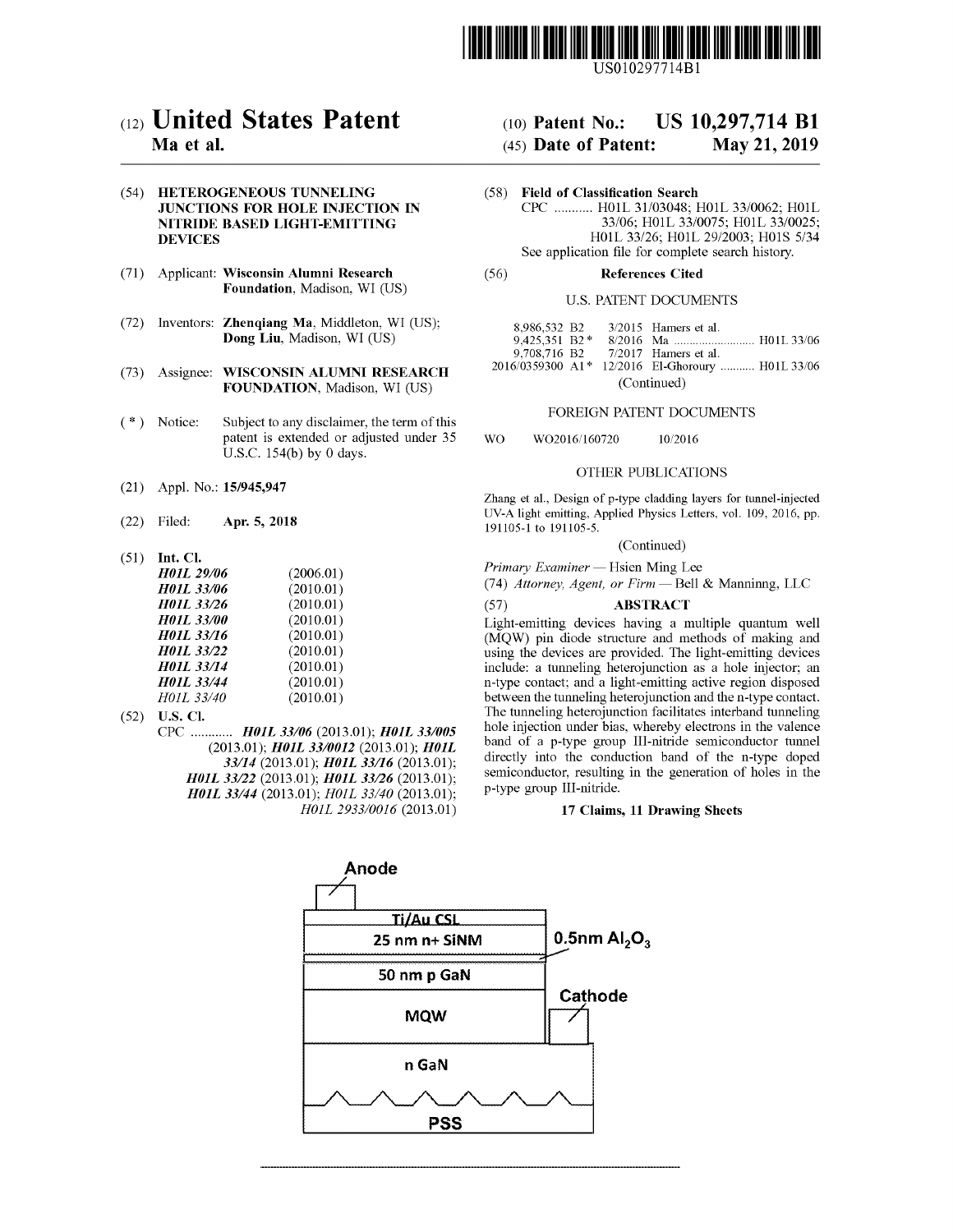# (56) **References Cited**

# U.S. PATENT DOCUMENTS

2018/0277715 Al 9/2018 Maetal.

# OTHER PUBLICATIONS

Zhang et al., Interband tunneling for hole injection in III-nitride ultraviolet emitters, Applied Physics Letters, vol. 16, 2015, pp. 141103-1 to 141103-5.

Krishnamoorthy et al., Polarization-engineered GaN/InGaN/GaN tunnel diodes, Applied Physics Letters, vol. 97, 2010, pp. 203502-1 to 203502-3.

Liu et al., 229 nm UV LEDs using p-type silicon for increased hole injection, arXiv, Aug. 13, 2017, pp. 12 pages.

\* cited by examiner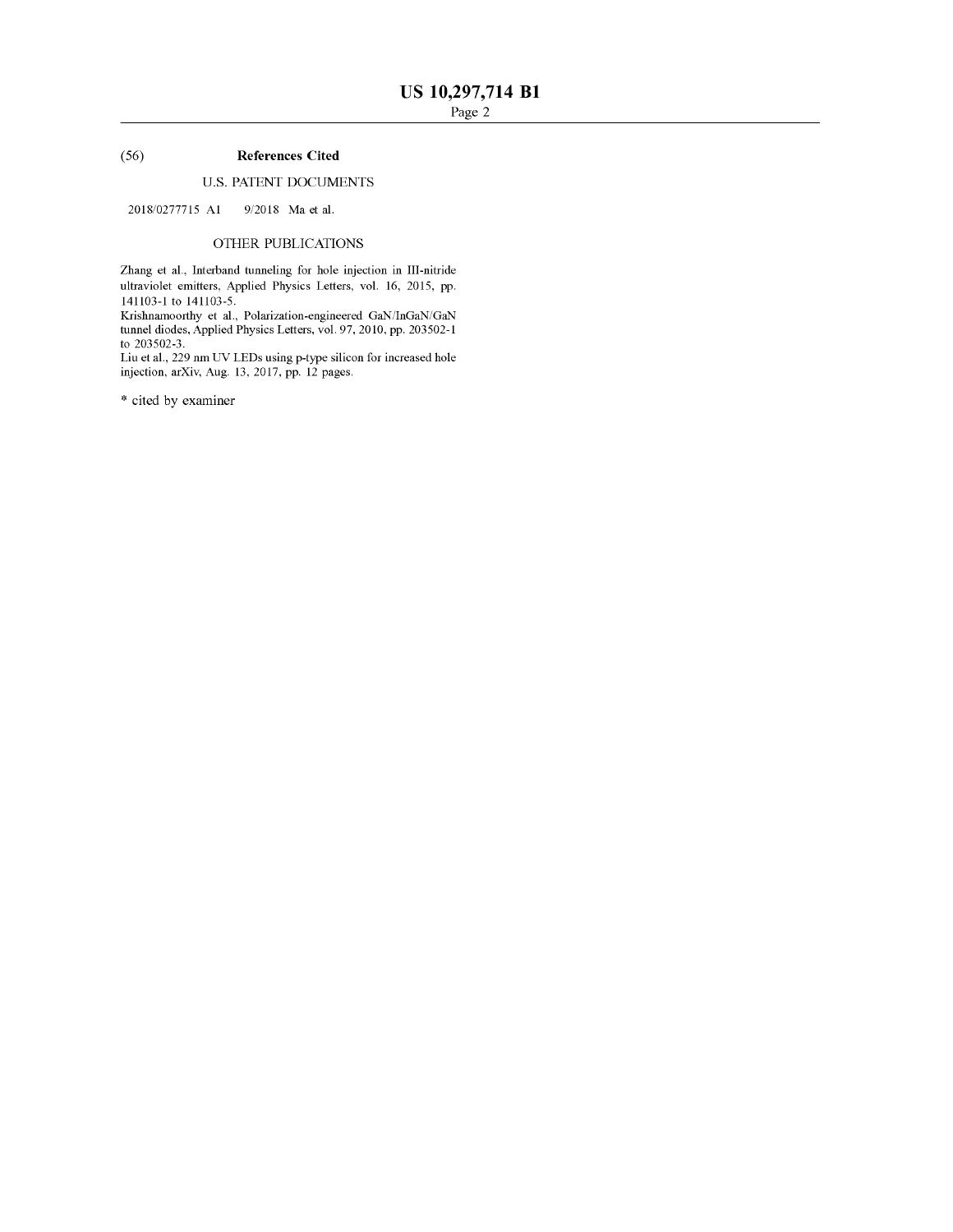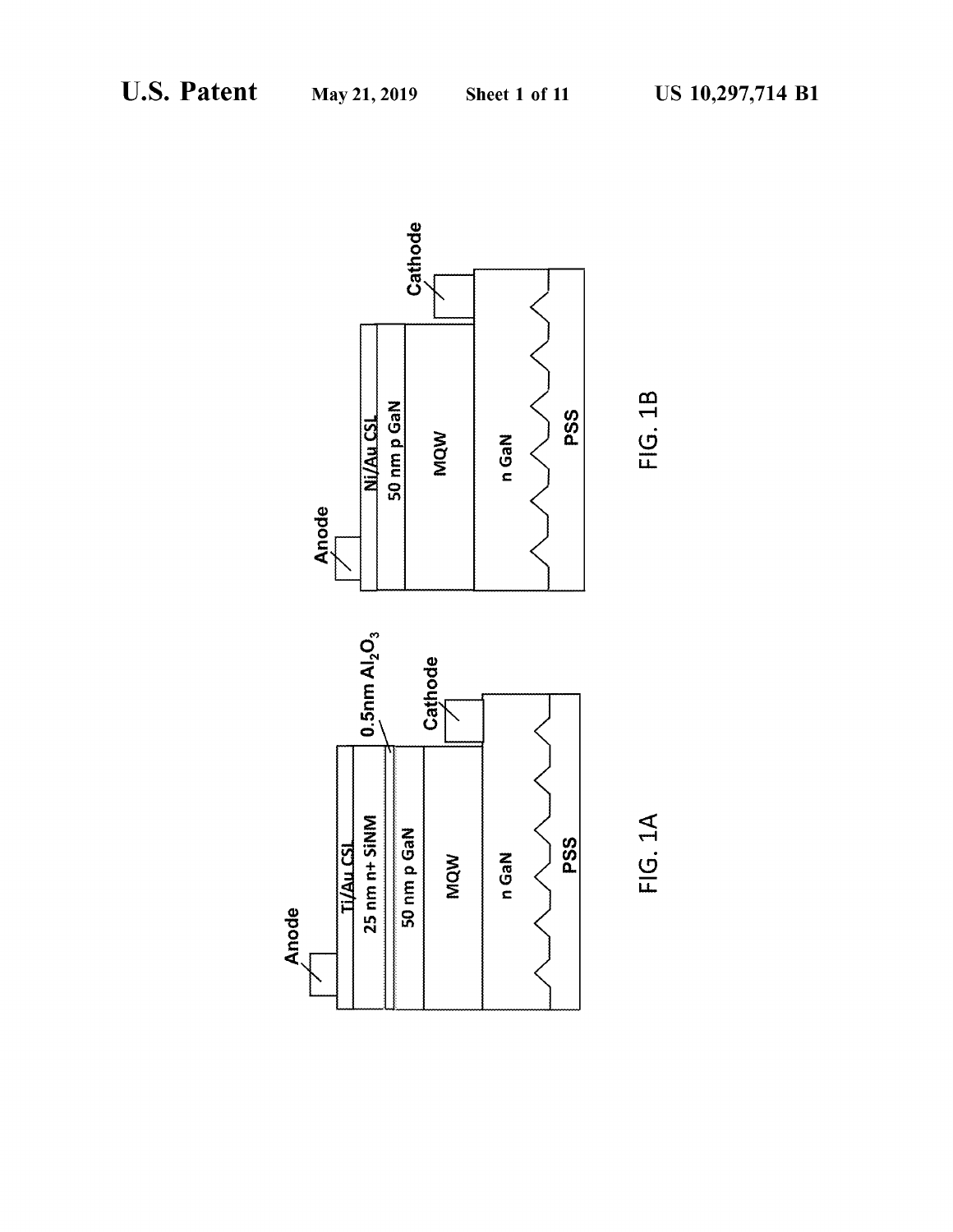





FIG. 1C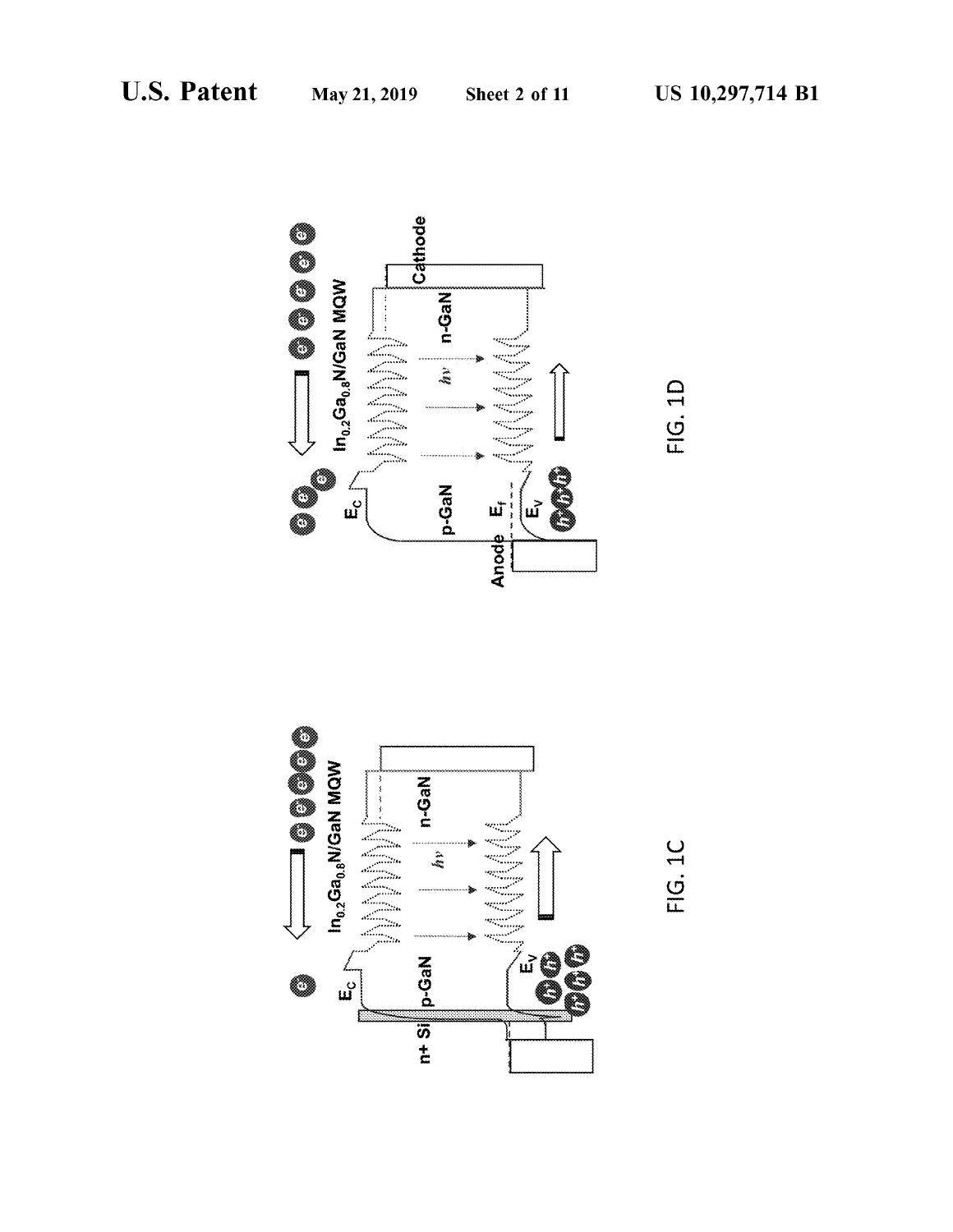



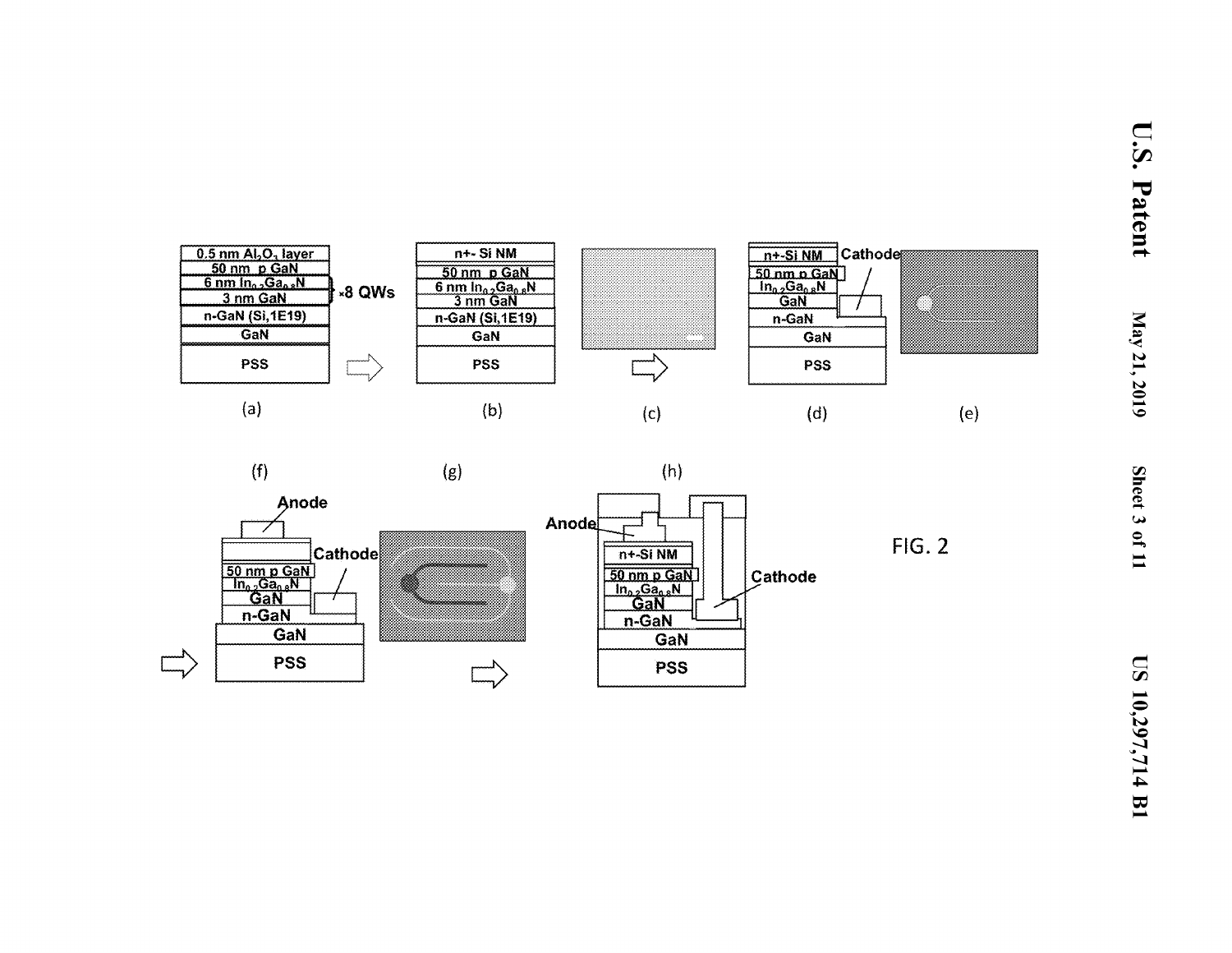



450

400

500

EL Intensity (a.u.)

300

350

**FIG. 3B**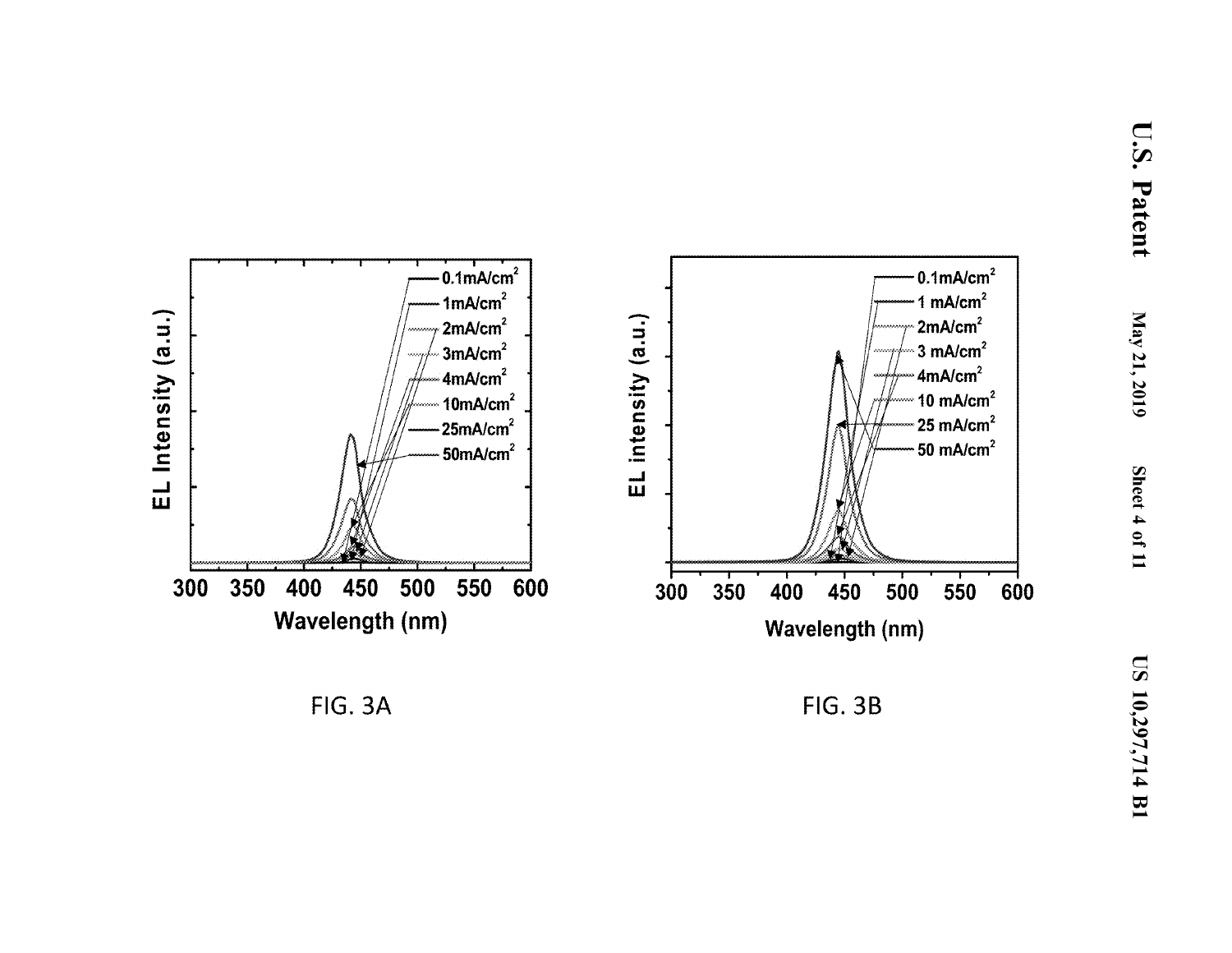

**FIG. 4A** 

**FIG. 4B**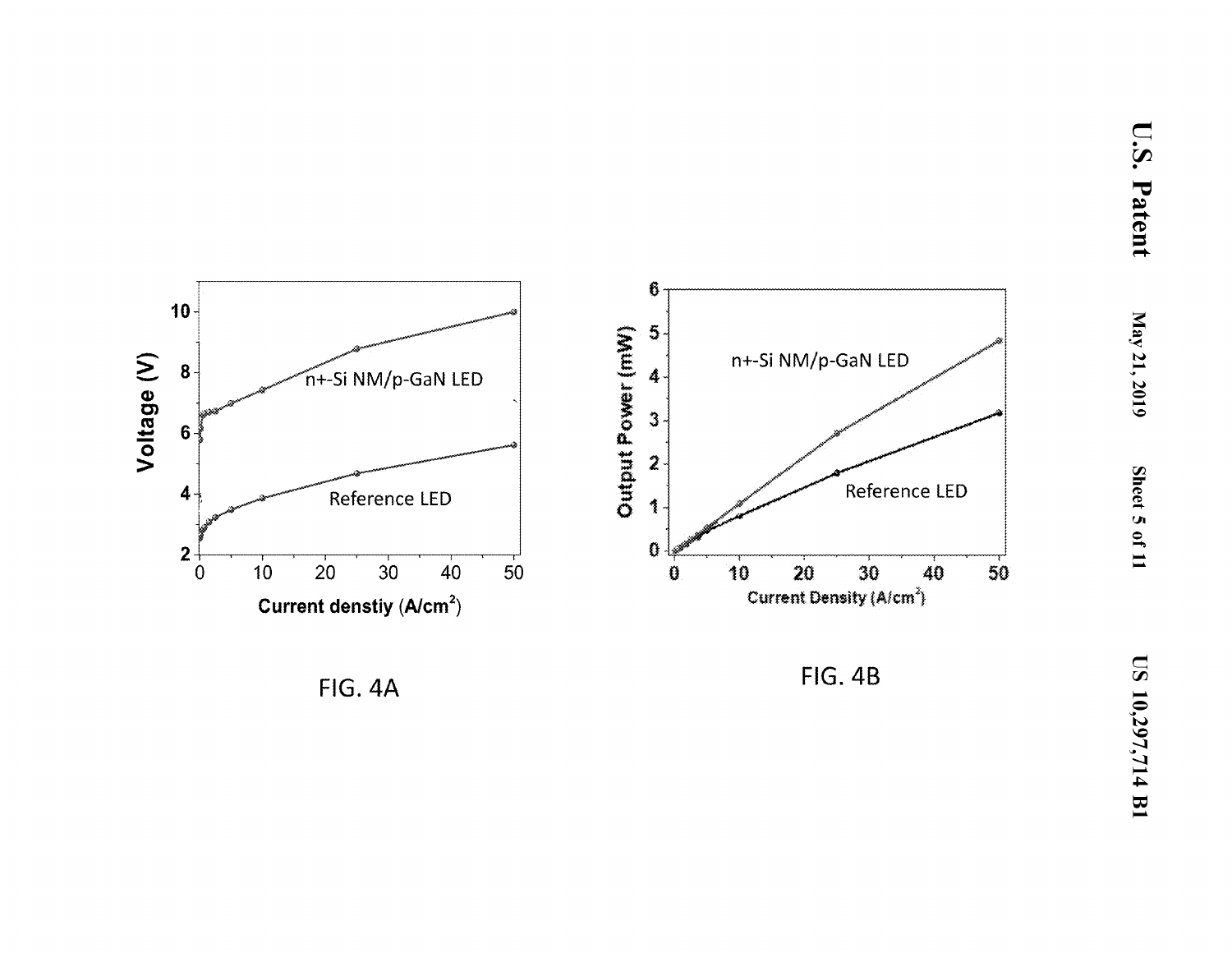

**FIG. 4C** 

**FIG. 5A**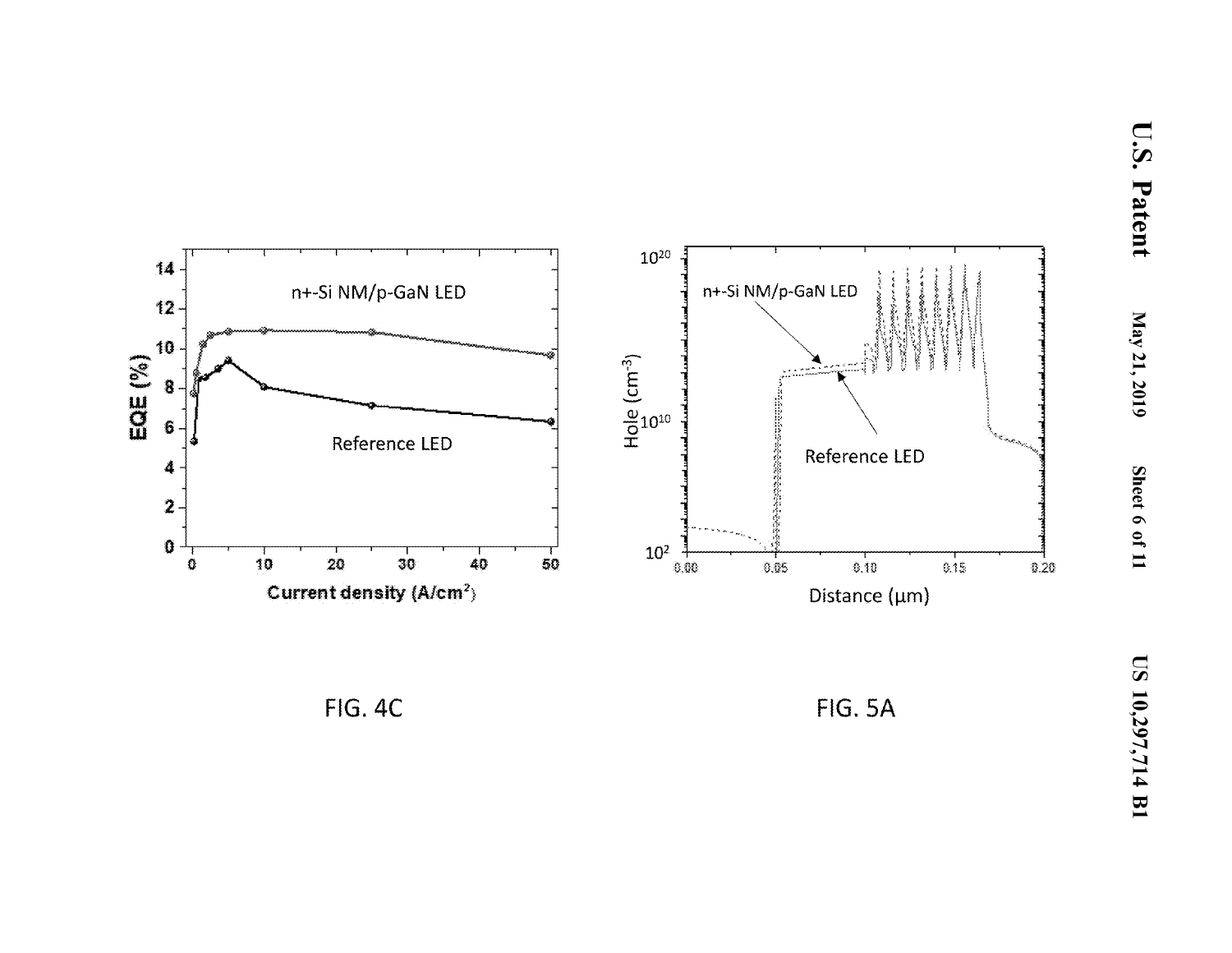



FIG. 5B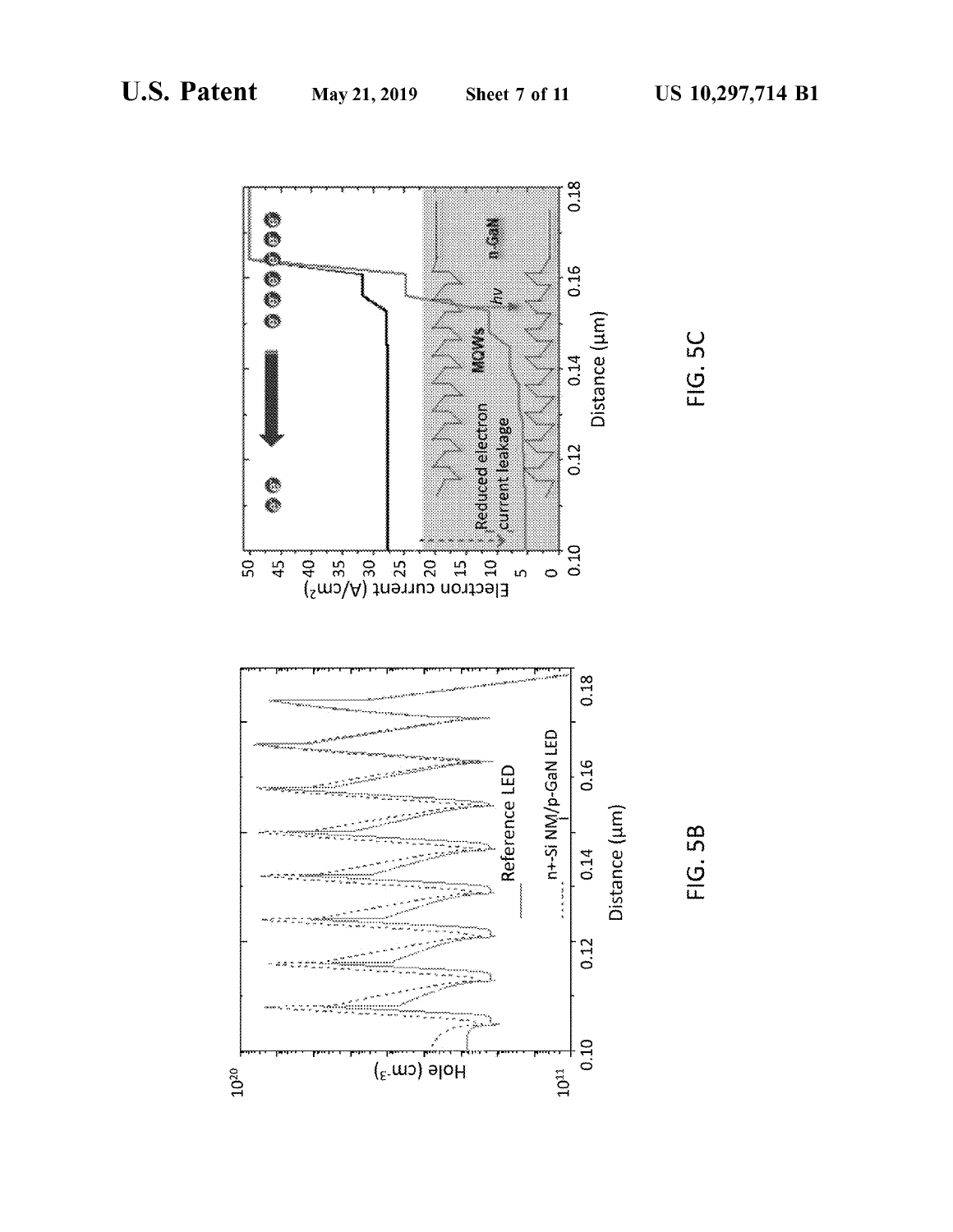

**FIG. 6A** 

**FIG. 6B**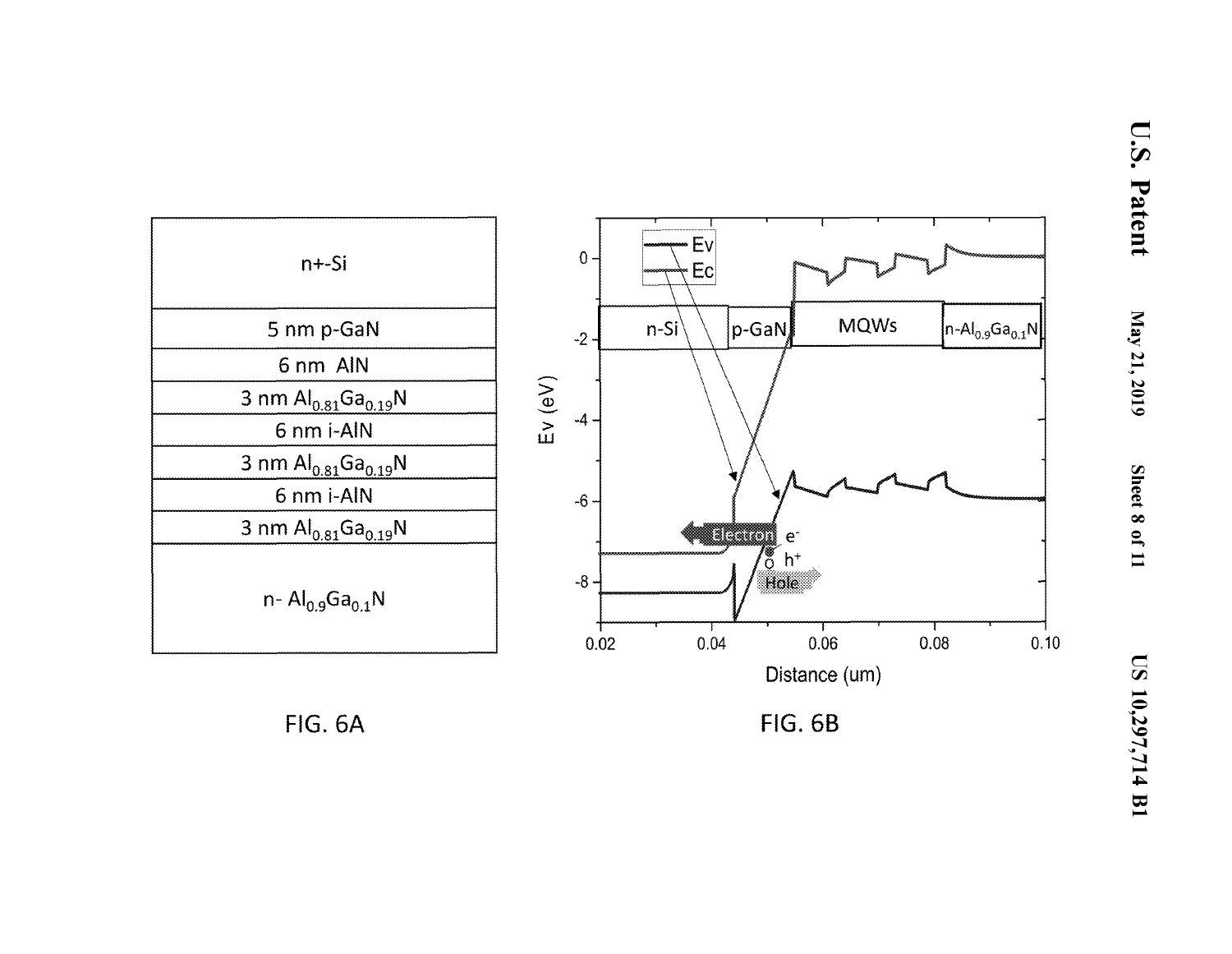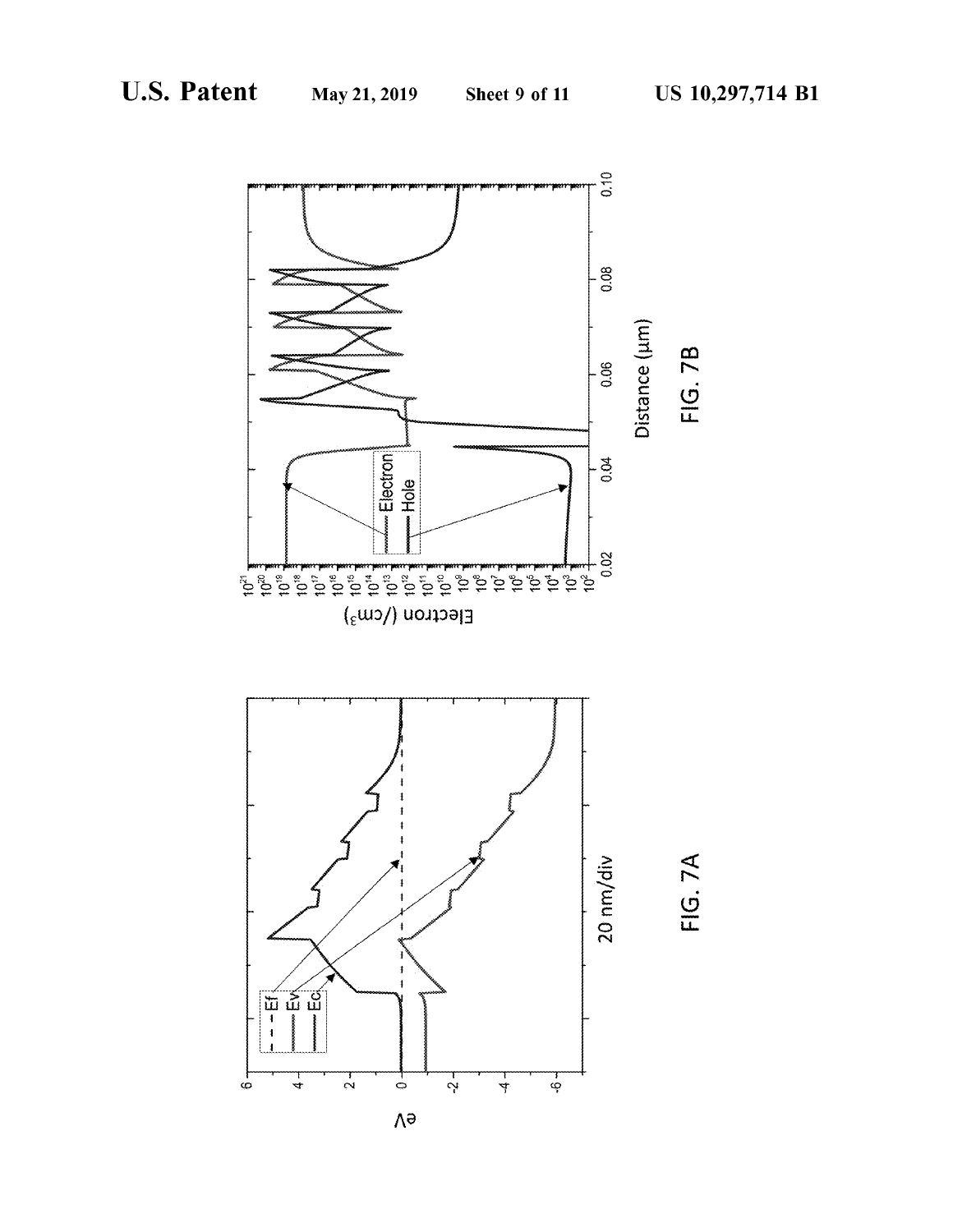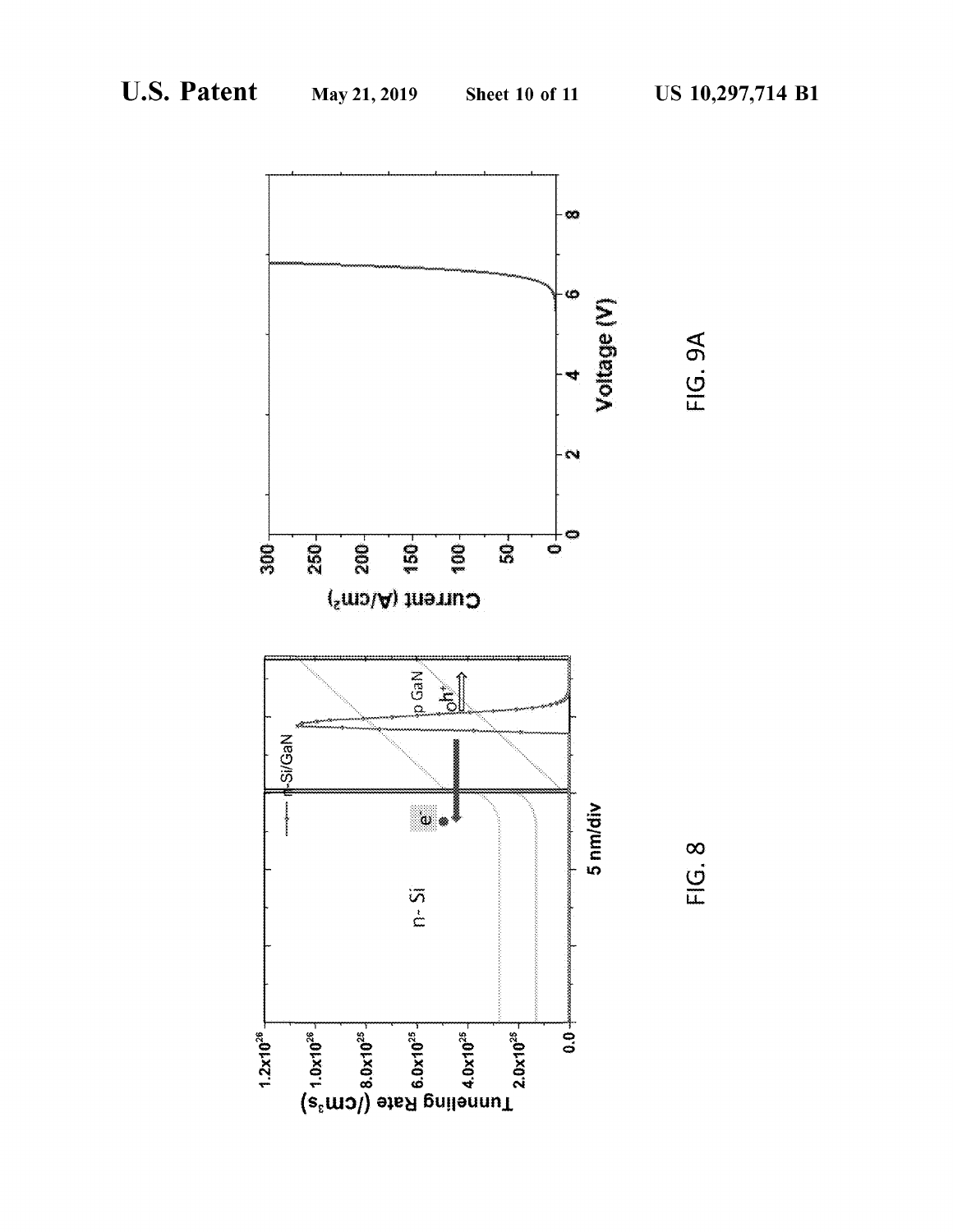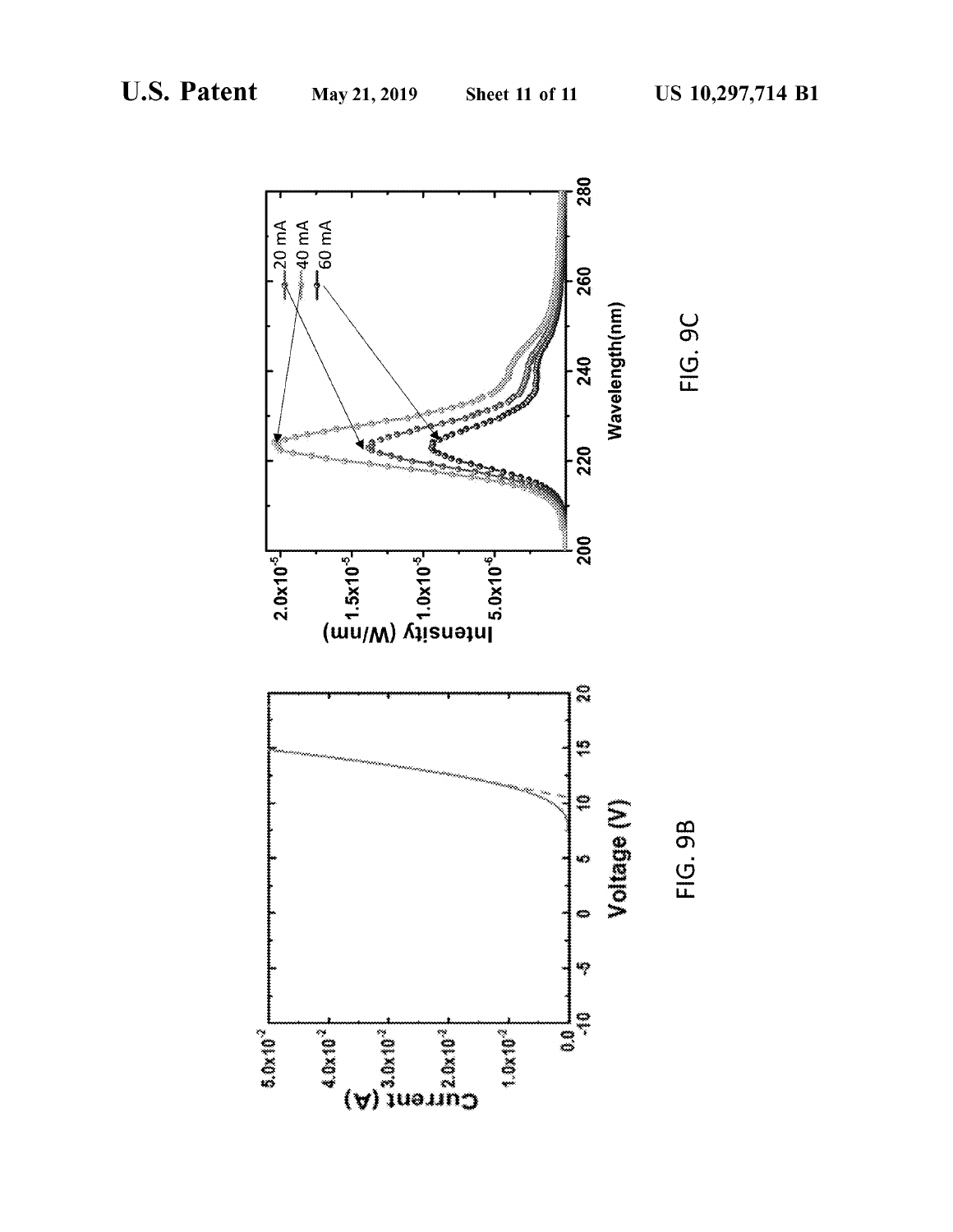$\overline{\mathbf{5}}$ 

# **HETEROGENEOUS TUNNELING JUNCTIONS FOR HOLE INJECTION IN NITRIDE BASED LIGHT-EMITTING DEVICES**

# REFERENCE TO GOVERNMENT RIGHTS

This invention was made with govermnent support under HR0Oll-15-2-0002 awarded by the DOD/DARPA. The

Blue light-emitting diodes (LEDs) are key to modern, energy-saving, environmentally friendly lighting, and have allowed the development of a range of cutting-edge applications, such as power-efficient screens, lasers for Blu-ray recorders, and laser printers. The cost-per-lumen of LEDs has rapidly decreased in the past decade. However, in the endeavor to further improve their light emission efficacy and 20 power output, researchers have encountered an elusive issue of"efficiency droop"; i.e., efficiency decreases with increasing injection current density, which severely hinders the cost-per-lumen reduction. Non-radiative Auger recombination processes and electron overflow have been identified as 25 the dominant origins of efficiency droop. Both Auger recombination and electron leakage are closely related to the carrier distribution within quantum wells (QWs), as the Auger recombination rate is dependent on the  $n^2p$  ( $n>>p$ , which is the case in a blue LED, where n and p are the 30 electron and hole concentrations, respectively), and electron overflow ensues as a result of carrier imbalance and insufficient recombination within the QWs.<br>When this issue was traced back to the material growth

method and device epilayer design, two factors were found 35 semiconductor, such as n-type doped silicon. to be primarily responsible for the ineffective carrier confinement and insufficient hole concentration in the QWs. One is the strong polarization-induced internal electric field intrinsic to III-nitride semiconductors along the c-direction due to their wurtzite crystal structure. The associated elec- 40 tron-hole wavefunction spatial mismatch within the QWs could result in the decreased radiative recombination rate. The other is poor hole injection into the active region due to the Mg doping challenge, and low hole mobility in p-GaN and the AlGaN electron blocking layer (EBL). Thus, to 45 mitigate the drooping effect, there are two main routes researchers have taken: polarization effect suppression within the QWs; and hole injection enhancement to the active region. Regarding the polarization field engineering, approaches adopted include semi- or n-polar GaN and quantum barriers/wells structure combination manipulations. However, the growth of these semi- or n-polar plane wafers, and the fabrication processes that follow, bring about substantial complication compared to the conventional c-plane LED structures. Regarding the hole injection issue, 55 approaches proposed include doping and thickness engineering in the QWs, insertion of a hole reservoir, and the design of the EBL. Although those approaches have demonstrated alleviated droop effect by percentage, the doping limitation of p-GaN or p-AlGaN still poses a fundamental hurdle to 60 high efficacy achievement. There have been reports on the uses of an n+/p+ GaN homojunction or a p+ GaN/InGaN/ n+-GaN polarization junction as the hole tunneling supplier layer. These junctions provided increased carrier injection efficiency and resultant enhanced optical performances. 65 However, this approach complicates the crystalline material growth process, due to the large variation in the indium

content, and demands critical doping control for the heavily doped p+ and n+ GaN layers.

#### SUMMARY

Light-emitting devices having a multiple quantum well pin diode structure and methods of making and using the devices are provided. The light-emitting devices include: a tunneling heterojunction as a hole injector; an n-type congovermnent has certain rights in the invention. 10 tact; and a light-emitting active region disposed between the tunneling heterojunction and the n-type contact.

BACKGROUND One embodiment of light-emitting device includes a heterojunction that includes: a hole injection layer comprising a single-crystalline or polycrystalline n-type doped semiconductor material, wherein the single-crystalline or polycrystalline n-type doped semiconductor material is not a group III-nitride semiconductor material; and a p-type layer comprising a p-type doped group III-nitride. The device further includes an n-type contact and an active region comprising intrinsic semiconductor materials disposed between the p-type layer of the heterojunction and the n-type contact. The active region includes a multiple quantum well structure comprising alternating group III-V nitride barrier layers and group III-V nitride quantum well layers.

> Some embodiments of the light-emitting devices further include a quantum tunnel layer disposed between the hole injection layer and the p-type layer, the quantum tunnel layer comprising an inorganic material having a bandgap that is wider than the bandgaps of then-type doped semiconductor material and the p-type doped group III-nitride.

> In some embodiments of the light-emitting devices, the p-type group III-nitride is p-type GaN and in some embodiments of the light-emitting devices, the n-type doped semiconductor material comprises an n-type doped group IV

> Other principal features and advantages of the invention will become apparent to those skilled in the art upon review of the following drawings, the detailed description, and the appended claims.

# BRIEF DESCRIPTION OF THE DRAWINGS

Illustrative embodiments of the invention will hereafter be described with reference to the accompanying drawings, wherein like numerals denote like elements.

FIG. **IA** is a schematic diagram of an LED with an n+Si/GaN hole injection tunneling junction. FIG. **IB** is a schematic diagram of a conventional LED structure. FIG. **IC** shows the band structure of the LED in FIG. **IA.** FIG. **ID**  50 shows the band structure of the LED in FIG. **IB.** The electron and hole currents across the quantum wells are denoted by the arrows. The tunneling heterojunction formed between Si and GaN is shaded.

FIG. **2** shows the fabrication process flow for an LED with an Si NM hole injector. Panel (a) is a schematic of the InGaN/GaN wafer with  $0.5$  nm  $Al_2O_3$  deposition by ALD. Panel (b) is a cross-sectional view of the structure after Si NM transfer, followed by annealing. Panel (c) is a microscope image of the post-transfer wafer surface. Panel (d) is a cross-sectional view. Panel (e) is a microscope image of the device after cathode mesa etching and ohmic metal contact formation. Panel (f) is a cross-sectional view. Panel (g) is a microscope image after anode metal deposition and isolation. Panel (h) is the final structure with  $SiO<sub>2</sub>$  planarization and metal interconnection.

FIG. **3A** shows the measured electroluminescence (EL) spectra for the reference LED with current densities ranging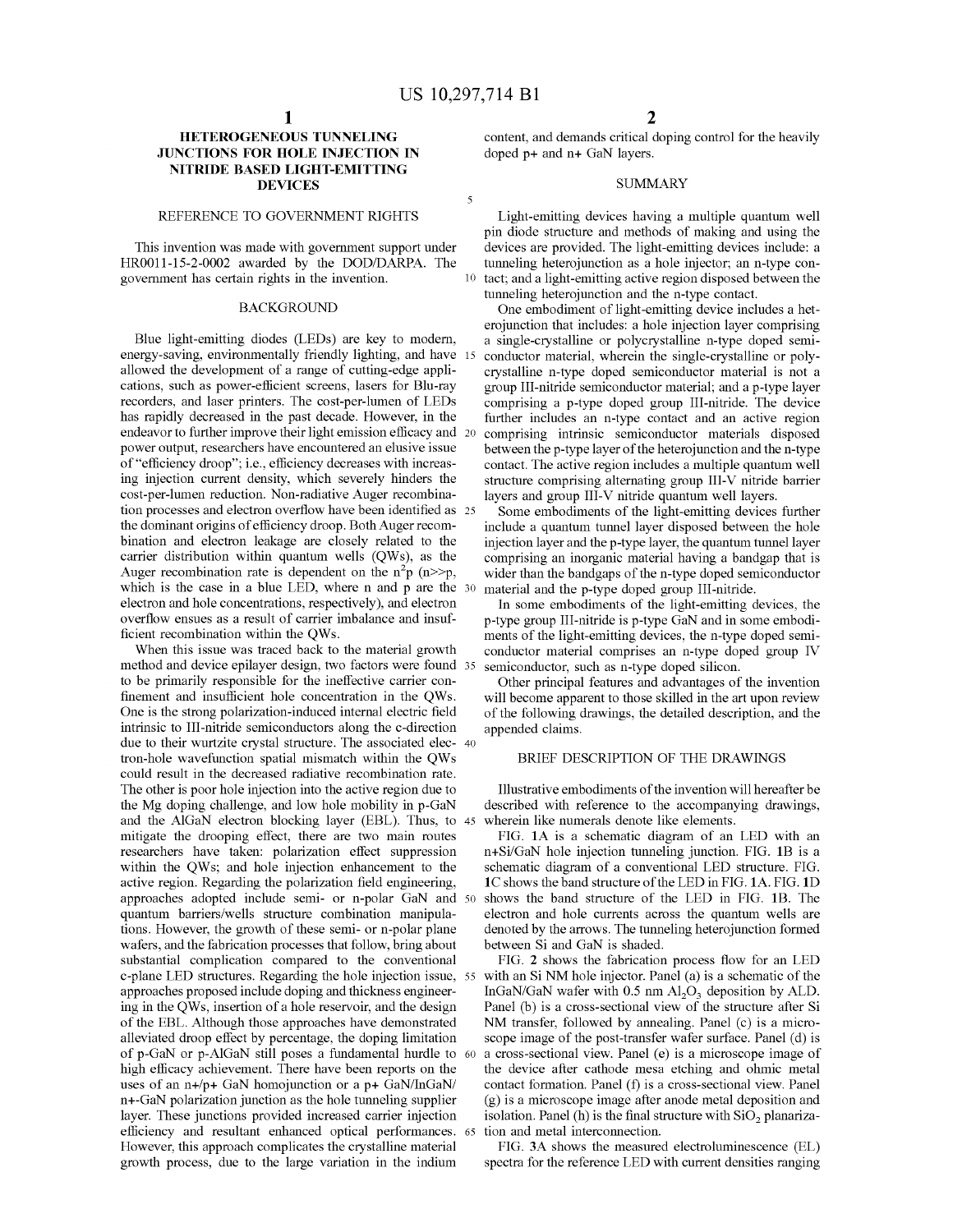from 0.1 to 50 A/cm<sup>2</sup> . FIG. **3B** shows the measured EL for the LED with an n+Si/GaN junction with current densities ranging from 0.1 to 50  $A/cm<sup>2</sup>$ .

FIG. **4A** shows the voltage versus current density for the reference LED and the LED having a Si/GaN heterojunction. FIG. **4B** shows the optical output power. FIG. **4C**  depicts the external quantum efficiency (EQE). The measurements were made as a function of the current density ranging from 0.1 to 50  $A/cm<sup>2</sup>$ .

FIG. **SA** shows electrical simulations of the hole concentration across the LED structures for a reference LED and an LED having an n+-Si NM/p-GaN junction. FIG. **SB** shows an enlarged view of the hole concentration within the QWs. material that would act as a dielectric in its bulk form but is FIG. **SC** is a graph showing the electron current leakage for the reference LED and the LED having an  $n^+$ -Si NM/p-GaN 15 junction. between the layers of the tunneling heterojunction. In addi-

FIG. **6A** is a schematics diagram showing a cross-sectional view of an LED that includes an n<sup>+</sup>-Si/p-GaN junction. FIG. **6B** shows the associated band alignments of the LED structure under forward bias  $(100 \text{ mA/cm}^2)$ .

FIG. **7A** shows the band alignments under thermal equilibrium across a n-Si/p-GaN/MQWs/n-AlGaN structure, with fermi-levels shown. FIG. **7B** is a plot of the carrier distributions within the UV LED structure under a current injection of 100 mA/cm<sup>2</sup>.

FIG. **8** shows the tunneling rates for in an n-Si/p-GaN heterojunction along the distance across the junction.

FIG. **9A** plots the simulated current-voltage characteristics of an LED device. FIG. **9B** shows the measured currentvoltage curve for the device. FIG. **9C** shows the EL spectra measured for LED devices having n+Si/p-GaN junctions.

# DETAILED DESCRIPTION

Light-emitting devices having a multiple quantum well 35 (MQW) pin diode structure and methods of making and using the devices are provided. The light-emitting devices include: a tunneling heterojunction as a hole injector; an n-type contact; and a light-emitting active region disposed between the tunneling heterojunction and the n-type contact. 40

The tunneling heterojunction of the light emitting device is composed of a hole injection layer comprising a heavily n-type doped non-group III-nitride semiconductor and a p-type layer comprising a heavily p-type doped group IIInitride semiconductor, such as p-type doped GaN (p-GaN). 45 The tunneling heterojunction can be fabricated using a thin film transfer and bonding process that allows the material of the n-type hole injection layer to be selected independently from the group III-nitride material of the p-type layer and also from the intrinsic semiconductor materials of the 50 device's active region.

The tunneling heterojunction facilitates interband tunneling hole injection under bias, whereby electrons in the valence band of the p-type group III-nitride semiconductor tunnel directly into the conduction band of the n-type doped 55 semiconductor, resulting in the generation of holes in the p-type group III-nitride, which are injected into the active MQW region of the device. Relative to light-emitting devices that do not include the tunneling heterojunctions, but that otherwise have a comparable structure, the present 60 light-emitting devices can provide higher hole injection efficiencies and, therefore, improved device performance.

Optionally, the n-type doped non-group III-nitride semiconductor and the p-type doped group III-nitride semiconductor are separated by a quantum tunnel layer. If present, the quantum tunnel layer is formed of an inorganic material having a bandgap that is wider that the bandgaps of the hole

**4** 

injection layer material and the p-type layer group III-nitride material. As used herein, the quantum tunnel layer is characterized in that it is made from an appropriate material and is sufficiently thin that it is able to act as a tunneling layer 5 for electrons and/or holes. That is, unlike a typical dielectric medium, it allows both electrons and holes to pass through it, from a first layer to a second layer of semiconductor material, via quantum tunneling. Thus, because metals would block the passage of holes, metals are not suitable materials for a quantum tunnel layer. However, a wide range of non-metal inorganic materials can meet these criteria. The inorganic material of the quantum tunnel layer may be a sufficiently thin that it no longer acts as an electrical insulator. The inorganic layer also provides a sort of 'glue' tion, the inorganic layer can prevent the interdiffusion of the semiconductor materials from the neighboring layers of tunneling heterojunction. This avoids the formation of an 20 unwanted, intervening, cross-contaminated semiconductor interface layer.

Another advantage provided by an intervening layer of inorganic material is that it can passivate the surfaces of the layers of semiconductor materials with which it is in contact, 25 such that dangling bonds and interface states are minimized or eliminated. This property is useful because, when directly bonding two non-lattice matched single-crystalline materials, the chemical bonds formed between the two materials can create a large number of interface states. These interface states prevent the two materials from forming ideal rectifying junctions. However, when the inorganic material is inserted, the two materials are physically separated. If the layer is sufficiently thin and has the capability to chemically passivate the materials, the number of interface states can be reduced to levels such that both electrons and holes can efficiently tunnel through the layer.

The intrinsic active region includes a MQW structure comprising alternating barrier and quantum well layers, both of which are comprised of group III-V nitride semiconductors. In the MQW structures, charge carriers are confined via quantum confinement in thin layers of the "well" material sandwiched between layers of the "barrier" material. The active region may further comprise a lower spacer layer and an upper spacer layer between which the MQW structure is disposed. For active regions designed to emit in the ultraviolet and the deep ultraviolet, the well layers can comprise a high aluminum content AlGaN. For example,  $AI_xGa_{1x}N$ , where x is at least 0.5 or at least 0.8 can be used.

Other components that may be part of the light-emitting devices are those commonly incorporated into such devices, including a substrate, buffer layers, cladding layers, reflectors, electrodes, and electrical interconnects. For example, the devices may further comprise electrodes in electrical communication with the tunneling heterojunction and n-type contact and a voltage source configured to apply a voltage across the active region of the device.

LEDs are examples of light-emitting devices that can include the MQW pin diode structures. A schematic diagram showing a cross-sectional view of one embodiment of an LED is provided in FIG. 1A. The LED includes a substrate (a patterned sapphire substrate (PSS) in this example) and an n-type contact comprising an electron injection layer comprising an n-type doped semiconductor material (n-GaN in this example). If the substrate is a growth substrate upon which the electron injection layer is epitaxially grown, the structure may further include a buffer layer to facilitate the epitaxial growth of the semiconductor material of the elec-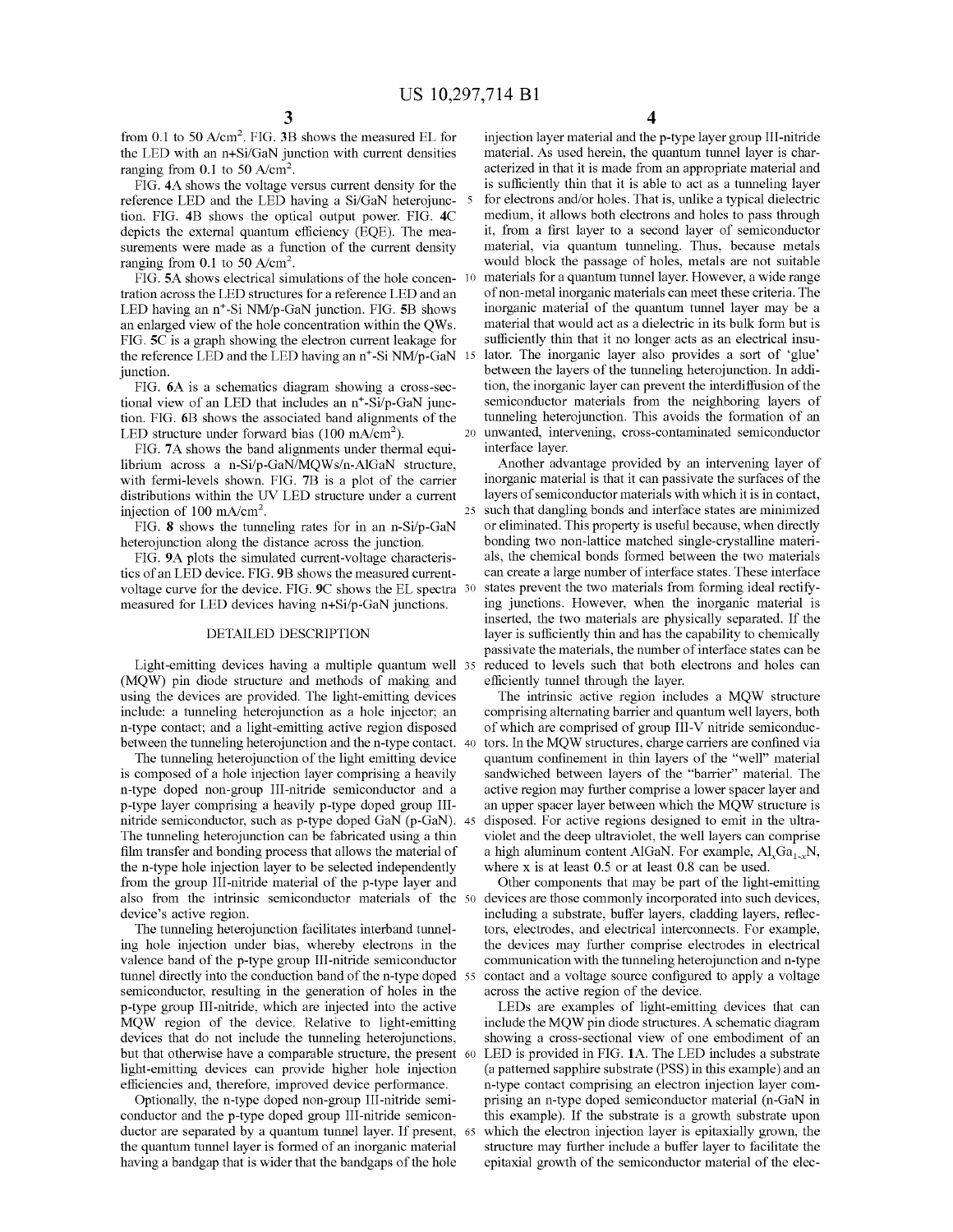tron injection layer over the substrate material. An active region comprising a MQW structure that includes alternating barrier layers and well layers is disposed on the electron injection layer. A tunneling heterojunction structure is disposed on the MQW structure and includes a quantum tunnel 5 layer  $(Al<sub>2</sub>O<sub>3</sub>$  in this example) disposed between a p-type layer (p-GaN in this example) and a hole injection layer (n-Si in this example). Though not shown in this figure, the LED may further include a current spreading layer on the hole injection layer.

Lasers are also examples of light-emitting devices that can include the MQW pin diode structures. For example, the MQW pin diode structures can also be incorporated into an edge-emitting laser. The edge-emitting laser includes a substrate and an n-type contact comprising an electron injection 15 layer composed of an n-type doped semiconductor material. A lower cladding is disposed on the electron injection layer. An active region comprising a MQW structure is disposed on the lower cladding layer and an upper cladding layer is disposed over the MQW active region. In this embodiment 20 of a light-emitting device, the tunneling heterojunction is disposed on the upper cladding layer. An anode and a cathode are placed in electrical communication with the hole and electron injection layers, respectively.

One embodiment of a method for forming a light emitting 25 device is shown schematically in FIG. **2.** Panel (a) in FIG. **2** shows a heterostructure that includes a substrate (PSS), a buffer layer (GaN), an n-type doped electron injection layer (n-GaN), a MQW active region (8 bilayers of 3 nm/6 nm GaN/InGaN), and a p-type layer (p-GaN). This heterostruc- 30 ture can be fabricated using existing epitaxial growth techniques, such as molecular beam epitaxy (MBE). Upon the upper surface of the p-type layer, a quantum tunnel layer  $(\overline{Al}_2O_3)$  is deposited (panel (a)). The quantum tunnel layer can be deposited using, for example, atomic layer deposition 35 (ALD). The thickness of the quantum tunnel layer typically need only be on the order of the root mean square (rms) roughness of the surfaces of the layers of semiconductor material which it binds. By way of illustration, in some embodiments, the quantum tunnel layer has a thickness in 40 the range from about 0.5 to about 10 nm. This includes embodiments in which it has a thickness in the range from about 0.5 to about 5 nm or from about 0.5 to about 3 nm. Since the thickness of the quantum tunnel layer may not be uniform on an atomic scale, the thickness of the layer 45 corresponds to the average thickness of the layer across the bonding interfaces of the heterostructure.

Once the quantum tunnel layer is formed, a thin layer of pre-formed, single-crystalline, n-type doped semiconductor material (referred to as a semiconductor nanomembrane 50 (NM), in this example it is a Si NM) can be placed on its upper surface to provide the hole injection layer, as shown in panel (b) of FIG. **2.** This can be achieved using a NM transfer and bonding process, as illustrated in the Examples. The bonding between the transferred layer of single-crys- 55 talline n-type doped semiconductor material and the quantum tunnel layer can be enhanced by annealing. Next, a cathode mesa is etched through the heterostructure down to the n-type doped electron injection layer (panel  $(d)$ ) and a cathode is deposited using, for example, metallization (panel (d)). An anode is then deposited on the single-crystalline n-type doped semiconductor material using, for example, metallization (panel (f)).

The method of transferring a pre-formed single-crystalline n-type doped semiconductor layer onto the quantum 65 tunnel layer (or, if the quantum tunnel layer is absent, onto the p-type group III-nitride) can be carried out starting with

a semiconductor-on-insulator substrate comprised of a handle wafer, such as a Si handle wafer, a buried oxide layer, and a thin layer of the n-type doped single-crystalline semiconductor, such as a thin layer of single-crystalline n-type Si, n-type Ge, or n-type SiGe. Buried oxide layer is selectively removed from the structure. This can be carried out, for example, by forming an array of holes (apertures) through the thin layer of single-crystalline semiconductor and then selectively chemically etching away the buried oxide layer that is exposed through the apertures. These apertures may be regularly spaced, or randomly spaced. As a result, the thin layer of single-crystalline semiconductor settles onto the underlying handle wafer. A host material, such as a rubber stamp, is then pressed onto the upper surface of the released layer of the single-crystalline semiconductor, which adheres to the host material and is lifted away from the handle wafer. In a subsequent step the released layer of single-crystalline semiconductor is brought into contact with, and transferred onto, the quantum tunnel layer or the p-type doped group III-nitride layer. The singlecrystalline layer can be doped before or after transfer and bonding. The host material is then removed. A more detailed description of this type of transfer and bonding process can be found in U.S. patent publication number 2016/0204306.

An alternative method of transferring a single-crystalline n-type doped semiconductor layer onto a quantum tunnel layer of a p-type layer uses wafer bonding followed by hydrogen implantation to create a splitting plane in the semiconductor material-a technique that is sometimes referred to as Smart Cut. A description of the Smart Cut process can be found in Brue! et al., *Proceedings* 1995 *IEEE International SOI Conference,* 178 (1995). In this technique, a buried hydrogen implantation layer is formed in an n-type doped semiconductor substrate, such as a semiconductor wafer. The depth of hydrogen implantation layer will determine the thickness of the single-crystalline n-type doped semiconductor layer to be transferred. Once the splitting plane is formed via hydrogen implantation, the surface of substrate is contacted with the quantum tunnel layer or the p-type Group III-nitride layer on the previously grown heterostructure. The substrate is then split at the hydrogen implantation layer and the bulk of the substrate is removed. Optionally, the single-crystalline n-type doped semiconductor layer may be thinned using a post-transfer chemical mechanical polish.

As an alternative to single-crystalline silicon, polycrystalline silicon can be used as a hole injection layer. A thin film of polycrystalline silicon can be deposited on the quantum tunnel layer using, for example, low pressure chemical vapor deposition (LPCVD).

Neighboring layers of the heterojunctions that are fabricated using transfer and bonding processes or LPCVD do not have an epitaxial structure. As used herein the term "epitaxial structure" refers to a structure in which the crystallographic orientation of an overlying layer is determined by (matches) that of its underlying layer, such that the two layers have the same crystallographic orientation, at least in the area of their interface. Such epitaxial structures may include strains and stresses at the interface, induced by a lattice mismatch between the two materials and may even include misfit dislocations. In contrast to such epitaxial structures, non-epitaxial layers in the present heterojunctions have crystallographic orientations that are independent from (e.g., different from) those of their neighboring layers. As such, the layers that do not have an epitaxial structure are free of lattice mismatch-induced strains or stresses and lattice mismatch-induced misfit dislocations. In fact, the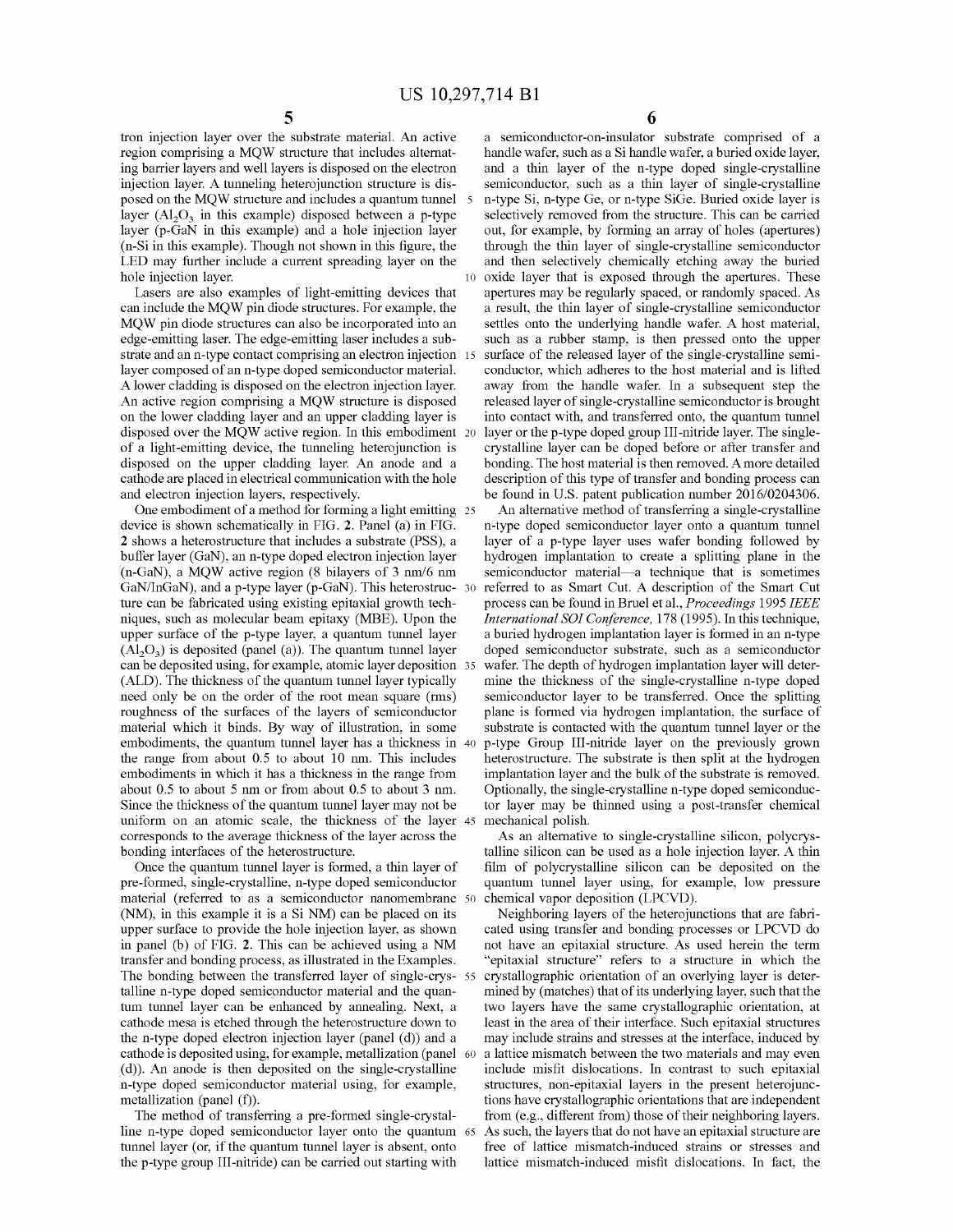semiconductor materials selected for the n-type doped hole injection layer and the p-type layer of the tunneling heterojunctions can have a lattice constant mismatch that would render them unsuitable for epitaxial growth—even in the presence of an intermediate buffer layer.

In some embodiments, the inorganic material of the quantum tunnel layer is an oxide. In such embodiments, the oxide can comprise, consist of, or consist essentially of, a metal oxide, an oxide of a semiconductor element or an oxide of a metalloid element. Examples of oxides that may be used in metal oxide quantum tunnel layers include, but are not limited to, those that can be deposited via atomic layer deposition (ALD). Examples of such metal oxides include aluminum oxide  $(Al_2O_3)$ , titanium oxide (TiO<sub>2</sub>), hafnium oxide (HfO<sub>2</sub>), tantalum oxide (Ta<sub>2</sub>O<sub>5</sub>), and silicon 15 dioxide  $(SiO<sub>2</sub>)$ . In some embodiments, the metal, semiconductor or metalloid elements present in the oxide are different from any metal, semiconductor or metalloid elements in the other semiconductor layers with which they are in contact and between which they are disposed. In the tunneling heterojunctions, the inorganic oxide of the quantum tunnel layer is not a native oxide of the single-crystalline n-type semiconductor material of the hole injection layer; nor is it a native oxide of the p-type semiconductor (e.g., p-GaN) of the p-type layer. (As used herein, the term native 25 oxide refers to an oxide that would be monolithically formed on the semiconductor material as the result of the oxidation of the material in an oxygen-containing environment. For example, Sift is a native oxide of Si.)

In other embodiments, the inorganic material of the 30 quantum tunnel layer is a nitride. In such embodiments, the nitride can comprise, consist of, or consist essentially of, a metal nitride, a nitride of a semiconductor element or a nitride of a metalloid element. Examples of nitrides that may be used in nitride quantum tunnel layers include, but are not limited to, those that can be deposited via atomic layer deposition (ALD). Examples of such nitrides include aluminum nitride, silicon nitride, and titanium nitride. In some embodiments, the metal, semiconductor or metalloid elements present in the nitride are different from any metal, semiconductor or metalloid elements in the semiconductor layers with which they are in contact and between which they are disposed.

In some embodiments, the quantum tunnel layer comprises two or more sub-layers, each of which comprises an inorganic material, provided, however, that the total combined thickness of the sub-layers is still low enough to allow for the tunneling of electrons and holes through the layer. For example, in a quantum tunnel layer comprising multiple sub-layers of inorganic oxides, the inorganic oxides can be 50 selected such that one oxide passivates one of the two neighboring semiconductor materials, while another oxide passivates the other of the two neighboring semiconductor materials.

Because the hole injection layer is not grown epitaxially 55 from the p-GaN layer, the hole injection layer need not be a group III-V semiconductor. Thus, the single-crystalline or polycrystalline semiconductor material used for the hole injection layer can be independently selected from a broad range of n-doped semiconductors, including n-doped group 60 n-type GaN electron injection layer. IV semiconductors and n-doped group II-VI semiconductors. The group IV semiconductors include elemental semiconductors (e.g., Si, Ge and C, including diamond), as well as alloy and compound semiconductors (e.g., SiGe:C, SiGe, SiGeSn and SiC). 65

The semiconductor material of the hole injection layer is heavily doped. Generally, a degenerate doping level is

desired, such that the material acts more like a metal than a semiconductor. By way of illustration, the semiconductor of the hole injection layer can have an n-type dopant concentration of at least  $1\times10^{19}$  cm<sup>-3</sup>.

The semiconductor material of the p-type layer is composed of p-doped group III-nitride semiconductor, such as Mg-doped GaN, or another p-doped group III-V nitride, which provides an electrically conductive path. Like the semiconductor material of the hole injection layer, the 10 semiconductor material of the p-type layer is heavily doped and may be degenerately doped. Although, the dopant concentration of the p-type layer may be lower than the dopant concentration of the hole injection layer. By way of illustration, the semiconductor of the p-type layer can have a dopant concentration of at least  $1\times10^{19}$  cm<sup>-3</sup>.

The layers of semiconductor material that make up the active region (e.g., the well and barrier layers of the MQW structure and any spacer layers), the n-type doped semiconductor material of the electron injection layer, and, optionally any buffer layers, and/or substrate can be comprised of group III-V semiconductors. The group III-V semiconductors include binary, ternary and higher order compound semiconductors. Examples of group III-V semiconductors include GaN, AlN, InN, AlGaN, InGaN and InAlN.

The thicknesses of the layers of semiconductor materials that make up the devices will depend on the intended light-emitting device application. However, by way of illustration, in some embodiments of the devices, some or all of the layers of single-crystalline material have thicknesses of no greater than about 1000 nm. If the semiconductor materials of the charge injection layers and/or the doped contact layers absorb radiation within the emission wavelength range of the active region, it is advantageous to limit the thickness of these materials. For example, these doped semiconductor layers may have a thickness of 100 nm or less, including thicknesses of 50 nm or less, 20 nm or less, and 10 nm or less.

The wavelengths of the radiation emitted by the lightemitting devices will depend on the semiconductor materials used in the active region. For example, with the proper selection of materials, the light-emitting devices can be configured to emit in the ultraviolet (UV; wavelengths from -100 to 400 nm, including the deep ultraviolet (DUY) with wavelengths below 250 nm, e.g., in the range from 220 to 240 nm) and/or in the visible (vis; wavelengths from 400 to 780 nm, including blue light with wavelengths in the range from 430 to 470) regions of the electromagnetic spectrum. By way of illustration, a light-emitting device designed to emit light in the wavelength range from about 220 to 240 nm could employ an active region having an MQW structure comprising alternating layers of single-crystalline, high aluminum-content, AlGaN quantum well layers and singlecrystalline AlN barrier layers. This active region can be grown epitaxially over an n-type AlGaN electron injection layer. A light-emitting device designed to emit blue light could employ an active region having an MQW structure comprising alternating layers of single-crystalline InGaN quantum well layers and single-crystalline GaN barrier layers. This active region can be grown epitaxially over an

#### EXAMPLES

#### Example 1

In this example, enhanced hole injection enabled by employing heavily n-doped Si NM as the hole injector layer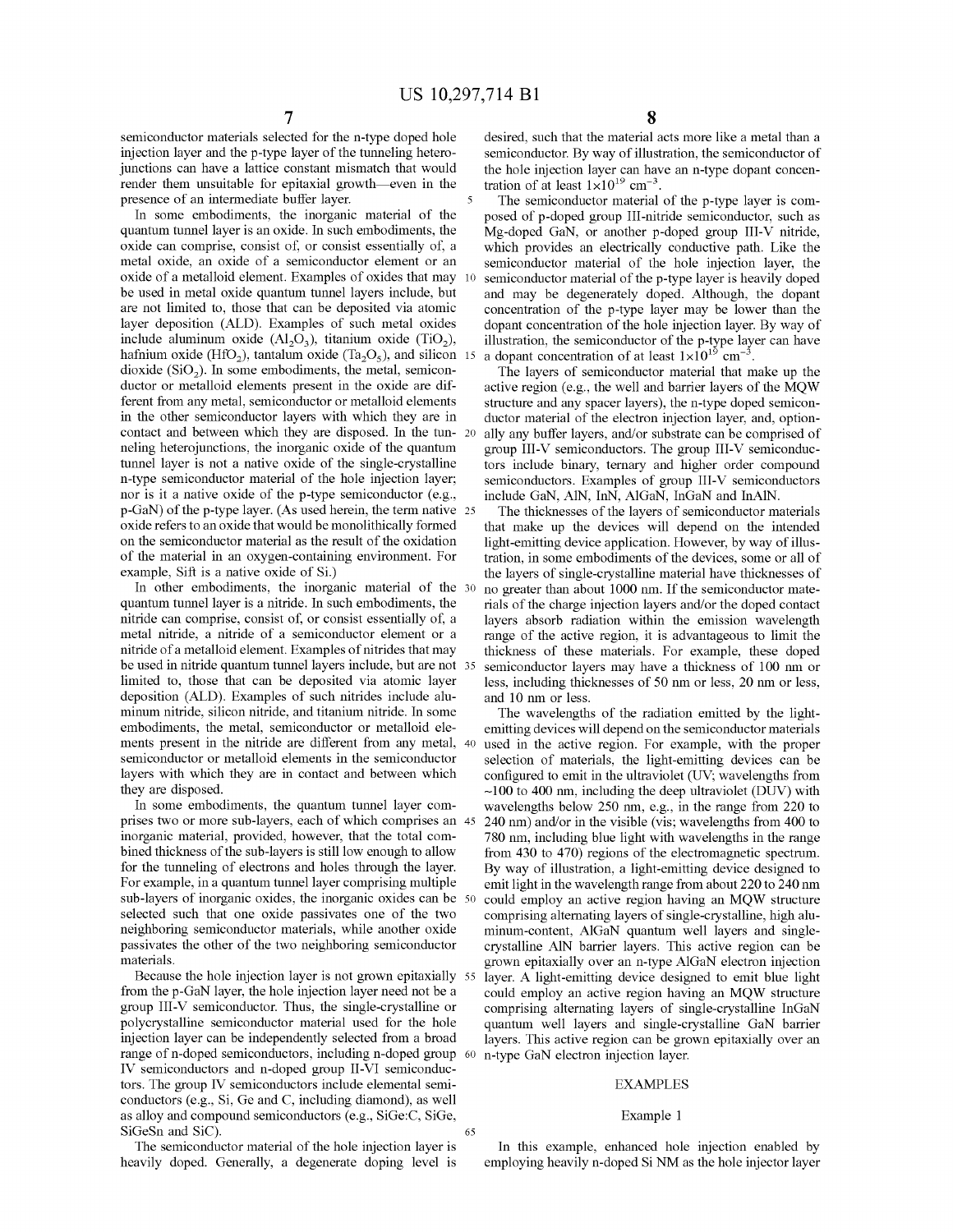in an Si/GaN tunneling heterojunction, and light emission efficiency improvements are demonstrated. LED structures incorporating the n-Si NM hole injectors were fabricated and characterized, both electrically and optically, and compared to a reference device with a conventional structure. It 5 was found that, compared to the reference LED device, in terms of optical performances, the light output power and external-quantum efficiency (EQE) under the same electrical injection current  $(50 \text{ mA/cm}^2)$  were improved by 52% for the LED structures with the n-Si/GaN tunneling heterojunc- 10 tions. The band alignments of the LED structures and simulations of the hole densities within the QWs and the correlated electron leakage current are provided to demonstrate the higher hole injection efficiency.

# Experiments and Results

Schematics of an improved LED structure and a reference InGaN/GaN based LED device, are shown in FIGS. **lA** and **1B, respectively.** The InGaN/GaN LED epi-wafers were 20 grown on the (0001)-plane patterned sapphire substrates (PSS) by metal organic chemical vapor deposition (MOCVD). A GaN buffer layer was grown first. Then a 600 nm Si-doped GaN n-type contact layer was grown with a doping concentration of  $1 \times 10^{19}$  cm<sup>-3</sup>. This was followed by 25 the growth of an eight-period  $In_{0.2}Ga_{0.8}N/GaN$  MQW active region with a quantum well/barrier thickness of 3 nm/6 nm. Lastly, a 50 nm Mg-doped GaN layer p-type layer was grown with a doping concentration of  $5\times10^{19}$  cm<sup>-3</sup>. The epi-wafers were treated with wet chemical cleaning steps using RCA cleaning. For the structure with a Si NM hole injection layer on top, a 0.5 nm-thick  $Al_2O_3$  layer was deposited on the GaN-based LED epitaxial structure before<br>Si NM transfer. A schematic cross-sectional view of the resulting structure is shown in FIG. **2,** panel (a). 35 respectively. The corresponding microscope images of the

The associated band alignments of the two LED structures under forward bias are illustrated in FIGS. **lC and lD,**  respectively. For the reference LED, the electrons and holes were injected into the active MQW region from the n-GaN and p-GaN layers. Because there were fewer free holes in 40 the p-GaN than electrons in the n-GaN, the injection rates into the QWs were imbalanced, leading to electron overflow across the LED to the p side and undesirable non-radiative recombination within the active region. For the LED with the n+-Si/p-GaN tunneling heterojunction, interband tunnel- 45 ing hole injection occurred at the interface. FIG. **lC** shows that the valence band of the p-GaN layer was shifted upwards to be aligned with the conduction band of the n+Si layer. A quasi-triangular shaped depletion region, 2-4 nanometers in width, was found, which was dependent on the 50 doping concentration of the p-GaN layer (doping concentration of Si>>GaN) and the applied bias. Thus, direct tunneling occurred with the electrons in the valence band of the p-GaN tunneling into the conduction band of the n+-Si through the band energy gap. Because a large number of 55 electrons flowed away from the p-GaN, holes, which are electron vacancies, were generated in the same quantity within the p-GaN region and were eventually injected into the QW s region. The higher the hole tunneling probability is, the more holes that were produced, and the higher hole 60 density is within the MQW active region.

The fabrication process of the LED is depicted in FIG. **2.**  The Si NM preparation started with a silicon-on-insulator (500 (Si/buried oxide (box)=205 nm/400 nm) wafer, the top Si surface of which had been oxidized by dry oxidation until 65 only a 25 nm-thick Si layer remained. Ion implantation followed to achieve a doping concentration in the n-Si layer

of  $9.0 \times 10^{19}$  cm<sup>-3</sup>. The thinned Si NM was patterned via photolithography and subsequently released and transfer printed onto an  $A1_2O_3$  layer that had been deposited onto the p-GaN of the epitaxial LED stack via ALD. The transfer of the n-Si NM was carried out using a PDMS elastomeric stamp. The ALD was implemented using an Ultratech/ Cambridge Nanotech Savannah S200 ALD system integrated with a nitrogen-filled glove box. The post-transferred Si NM and device were annealed at 600° C. to increase their bonding strength. A schematic showing a cross-sectional view of the device, and a microscope image of the post-Si NM transfer surface, are shown in FIG. 2, panels (b) and (c), respectively. A cathode mesa was patterned by photolithography and etched down to the n-GaN layer using inductively 15 coupled plasma (ICP). Then, a cathode electrode was patterned within the mesa area and Ti/Al/Ti/Au (10/100/10/200 nm) was deposited as the cathode metal using e-beam evaporation, as shown in FIG. **2,** panel (d), and in the microscope image in FIG. **2,** panel (e). Ni/Au (5 nm/5 nm) current spreading layers were deposited on the top Si NM of the improved LED and the p-GaN contact layer of the reference LED. An anode electrode was then patterned and deposited with Ni/Au (10/300 nm) as the anode metal shown as in FIG. **2,** panels (f) and (g). Both cathode and anode electrodes were annealed at  $600^{\circ}$  C. for 30 s, and then the LEDs were isolated using the ICP process. The LED fabrication by finished with an interconnection process that included the plasma-enhanced chemical vapor deposition (PECVD) of a  $600 \text{ nm SiO}_2$  layer, followed by the deposition of Ti/Al/Ti/Au (20/1000/20/200 nm) interconnection electrodes, as shown in FIG. **2,** panel (h).

The electroluminescence (EL) spectra measured for the reference LED and the improved LED with the n+Si/GaN tunneling heterojunction are shown in FIGS. 3A and 3B, devices are included in the insets of each figure. To carry out optical measurements, the LEDs were mounted and Al wire-bonded on sockets and measured in a calibrated integrating sphere. No thermal management or light extraction fixtures were employed. As the driving current density increased from 0.1 to 50  $A/cm^2$ , EL peak intensities increased monotonically and a blue-shift of the wavelength was observed, which is attributed to the band-filling and polarization screening effect due to increased carrier concentration within the QWs. The LED structure incorporating the Si NM exhibited improved EL intensities compared to the reference LED, especially for the high current injection range.

The electrical characteristics of the reference LED and the Si NM/GaN heterojunction LED were investigated. FIG. **4A**  plots the current-voltage characteristics of the two devices. The incorporation of the tunneling junction was found to have induced extra forward voltage for the same current injection compared to the reference LED. The optical output power and external quantum efficiency (EQE) were obtained as a function of current density, as presented in FIG. **4B** and FIG. **4C,** respectively. The enhancements in the optical power and EQE are direct proof of increased hole injection benefiting from the incorporation of the heavily doped Si NM, and the resultant increased hole injections into the active region. Additionally, the shift of the EQE peak intensity to the higher current density of the n-Si/p-GaN LEDs also indicates the improved balance between holes and electrons based on the ABC rate equation model, assuming that the total carrier generation rate is the sum of the non-radiative recombination (Shockley-read-hall) rate, radiative recombination rate and Auger non-radiative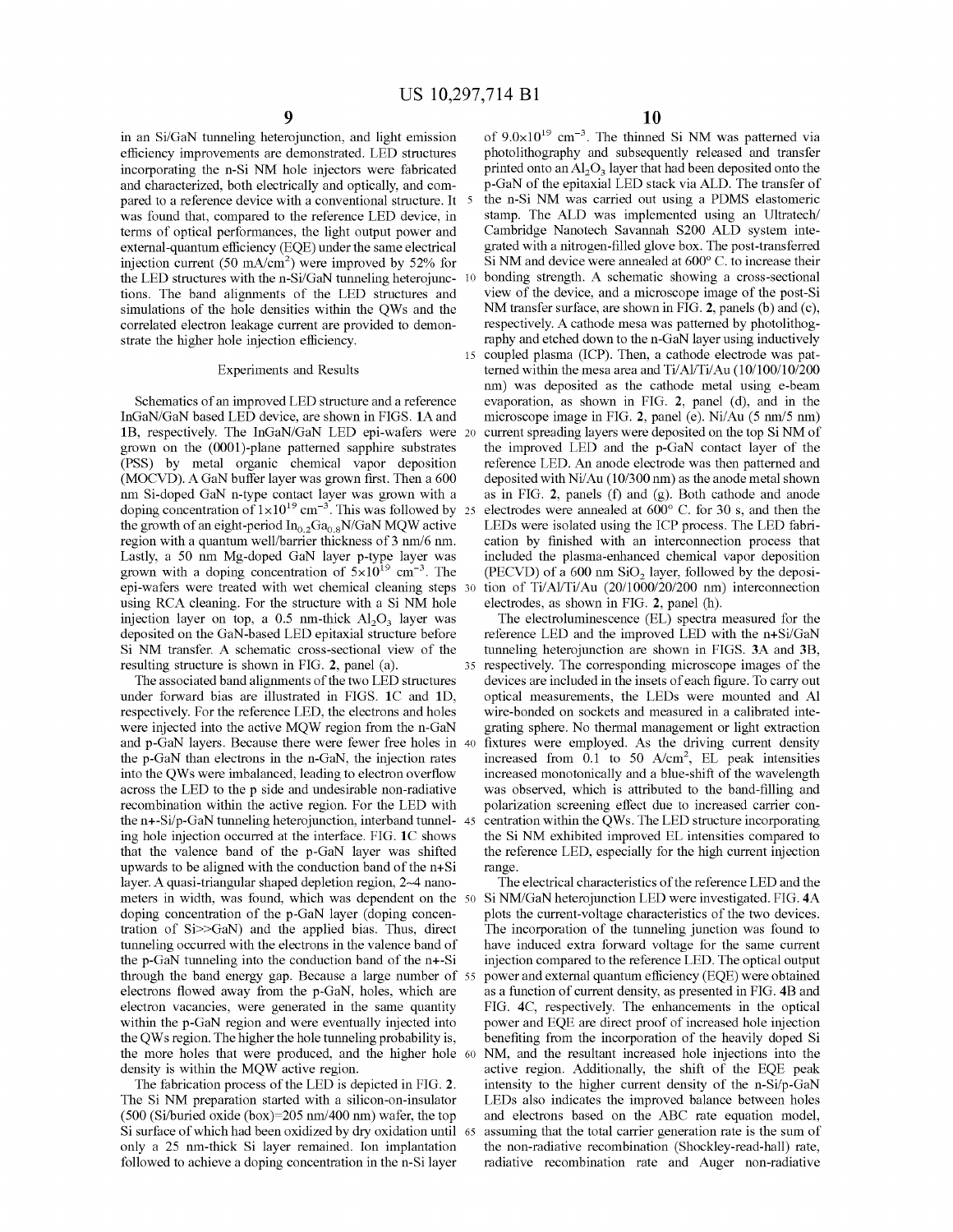recombination rate, which are in linear, to the square and cubic relationship to the carrier densities, respectively. (See, e.g., Yang-SeokYoo, et al., Effective suppression of efficiency droop in GaN-based light-emitting diodes: role of significant reduction of carrier density and built-in field, Sci. 5 Rep. 6, 34586; doi: 10.1038/srep34586 (2016).)

To better understand the physics mechanisms for the hole injection enhancement induced by the incorporation of the n-Si NM/p-GaN tunneling heterojunction, numerical simulations were performed by Silvaco. In the simulations, the <sup>10</sup> free hole concentration of the n-Si NM layer was set to be  $8.8\times10^{19}$  cm<sup>-3</sup>, and that of the p-GaN layer was  $5\times10^{18}$  cm<sup>-3</sup> (assuming 10% carrier activation ratio for p-GaN). The polarization scale adopted was 0.4, due to the screening effect from material defects and carriers. (See, e.g., Model- 15 ing of polarization effects on n-GaN/i-InGaN/p-Gan solar cells with ultrathin GaN interlayers, Optical and Quantum Electronics 45(7) July 2013.) The effective masses of the holes and electrons in the Si were set as 0.12 me and 0.21 me, respectively, and those of the GaN were set as 0.8 me and 0.2 me, respectively. These are important parameters in calculating the tunneling rate. The tunneling probabilities were greatly influenced by the band structure near the junction, primarily the width and height of the energy barriers, which are related to the strength of the electric field <sup>25</sup> at that region. Both the external field induced by external bias and the internal field mainly induced by the polarization contributed to the electric field strength. The results are shown in FIGS. **SA** and **SB.** Compared with the reference LED, the hole concentration in the quantum wells became <sup>30</sup> higher for the LED with the tunneling heterojunction. These results show that the hole-injection efficiency became higher with the incorporation of the tunneling junction structure. The same conclusion can also be drawn from FIG. **SC,**  where the electron current leakage is shown to be lower for <sup>35</sup> the LEDs with the n+-Si/GaN junction than for the reference LED.

# Example 2

This example illustrates the use of a heterogeneous interband tunneling junction,  $n^+$ -Si/p-GaN, as a hole injector for a deep UV LED.

# Experiments and Results

FIG. **6A** is a schematics diagram showing a cross-sectional view of an LED that includes an  $n^+$ -Si/p-GaN junction. The UV LED structure was grown on a bulk AlN substrate (not shown) by low pressure organometallic vapor 50 phase epitaxy (LP-OMVPE). Following the growth of an initial 400 nm AlN homoepitaxial buffer layer (not shown) on the AlN substrate, a Si-doped (concentration:  $1 \times 10^{19}$  $\text{cm}^{-3}$ ) 600 nm-thick n-Al $_{0.9}$ Ga $_{0.1}$ N n-type contact and electron injection layer was grown, prior to growing a 3-period 3 nm/6 nm  $Al_{0.81}Ga_{0.19}N/AlN$  MQW active region. The epitaxial growth was terminated with a 5 nm Mg doped  $(-4\times10^{19} \text{ cm}^{-3})$  p-GaN p-type layer to prevent rapid oxidation of the AlN surface. Prior to transferring a 100 nm thick, heavily doped single-crystal n-type Si nanomembrane (n-Si NM) onto the epi-structure, a 0.5 nm-thick  $Al_2O_3$  layer, which acted as a quantum tunnel layer and a passivation layer, was deposited by five cycles of an atomic layer deposition (ALD) process using an Ultratech/Cambridge Nanotech Savannah S200 ALD system.

The associated band alignments of the LED structure under forward bias  $(100 \text{ mA/cm}^2)$  are illustrated in the FIG. **6B.** In the LE with an n+-Si/p-GaN heterojunction, interband tunneling hole injection occurred at the interface. FIG. **6B** shows that the valence band of the p-GaN layer bent to be aligned with the conduction band of the n+-Si layer. A quasi-triangular shaped depletion region was found, which was dependent on the doping concentration of the p-GaN layer (if doping concentration of Si>>GaN) and the applied bias. Thus, direct tunneling occurred, with the electrons in the valence band of the p-GaN tunneling into the conduction band of the n<sup>+</sup>-Si through the band energy gap. Because a large number of electrons left the p-GaN, holes, which are electron vacancies, were generated in abundance within the p-GaN region and were eventually injected into the MQW active region.

As in Example 1, numerical simulations were performed by Silvaco. In the simulations, the free hole concentration of the n-Si layer was set to be  $8.8 \times 10^{19}$  cm<sup>-3</sup>; that of the p-GaN layer was set at  $5\times10^{18}$  cm<sup>-3</sup> (assuming a 10% carrier activation ratio for the p-GaN); and the polarization scale adopted was 0.4, due to the screening effect from material defects and carriers. The band alignments under thermal equilibrium of the UV LEDs across the n-Si/p-GaN/MQWs/ n-AlGaN structure, with fermi-levels, are depicted in FIG. **7A,** which shows that the Fermi levels of the two sides of the junction were both aligned. FIG. 7B is a plot of the carrier distributions within the UV LED structure under a current injection of  $100 \text{ mA/cm}^2$ . In spite of the scarcity of holes within the n-Si region, the holes accumulated exponentially inside p-GaN towards the QWs region and reached  $2.5 \times 10^{20}$  $cm^{-3}$  at the p-GaN adjacent to the QWs. This confirms the effective hole injection through interband tunneling between the n-Si and p-GaN layer. These results prove that the hole-injection efficiency becomes higher with the incorporation of the tunneling junction structure compared with conventional structures, which typically suffer from imbalance of carriers due to hole insufficiency.

To investigate the hole injection efficiency for the tunneling junction, the tunneling probabilities under a current injection of  $100 \text{ mA/cm}^2$  were extracted and compared. In 40 the simulation, both the interband and intra-band tunneling models were considered. The effective masses of holes and electrons in the Si were set as 0.12 me and 0.21 me, respectively, and those of the GaN were set as 0.8 me and 0.2 me, respectively. These are important parameters in calcu-45 lating the tunneling rate. As the band structure varies with the space around the junction and given that tunneling can take place at different energy levels, the non-local model was adopted to take into consideration all the tunneling possibilities. Tunneling rates for the n-Si/p-GaN heterojunction along the distance across the junction are shown in FIG. **8.** The tunneling initiated from the valence band p-GaN layer, with electrons tunneling through the forbidding gap region to n-Si for the n-Si/p-GaN junction, as shown in FIG. **8.** The tunneling existed in the location 3-6 nm away from the junction interface. The tunneling distribution was attributed to two factors: 1) for the GaN region close to the interface, there were no energy states on the Si side to allow the elastic tunneling process to occur, as the corresponding energy level lay within the band gap; and 2) for the GaN region farther away from the interface  $($ >6 nm), the tunneling rate was negligible, as the tunneling rate decreased exponentially with the tunneling distance.

The electrical characteristics of the UV LEDs with an n+Si/GaN tunneling heterojunction for hole injection were 65 investigated. FIG. **9A** plots the simulated current-voltage characteristics of the device. FIG. **9B** shows the measured current-voltage curve in linear scale, which agreed with the